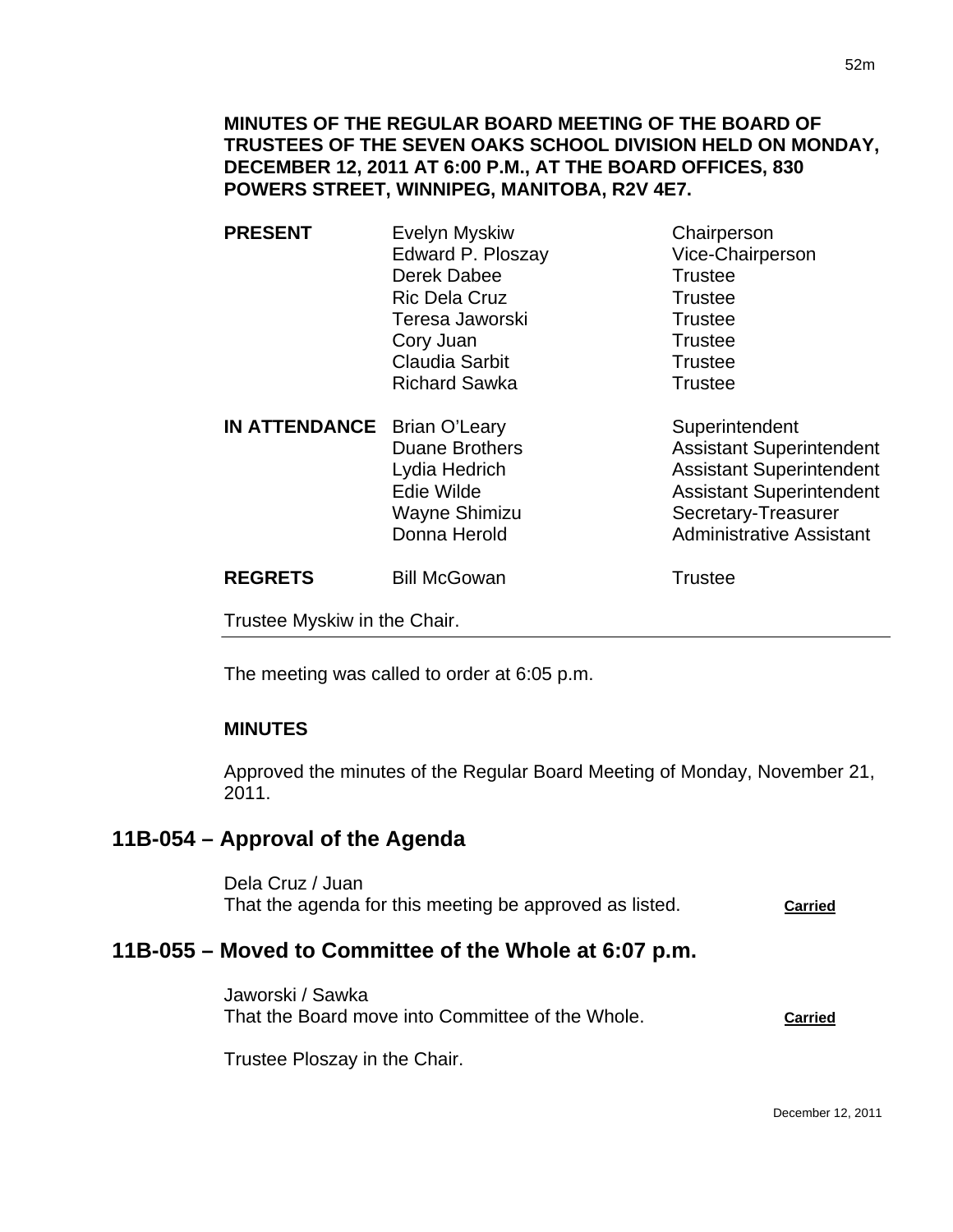- Trustee Sawka reported on developments arising from collective bargaining.
- **Trustee Juan reported on the MSBA Regional meeting.**

# **SUPERINTENDENTS' PERSONNEL REPORT**

# **11B-056 – Superintendents' Personnel Report**

Sawka / Dela Cruz That the Superintendents' Personnel Report be ratified. **Carried**

# ADMINISTRATIVE APPOINTMENTS

Appointed Tony Campos to the position of Assistant Director of Operations effective December 13, 2011.

Appointed Marty Harasymchuk to the position of Coordinator of Maintenance and Custodial Services effective January 9, 2012.

# TEACHER APPOINTMENTS

Appointed the following to Limited Teacher-General (Term) contracts:

Holly Budway, part-time (.50), effective November 24, 2011 (indefinite). Victor Loewen, full-time (1.00), effective December 2, 2011 to June 29, 2012. Leah Sutherland, full-time (1.00), effective November 28, 2011 to June 29, 2012.

# SUBSTITUTE TEACHER APPOINTMENTS

Appointed the following to Substitute Teacher contracts effective the 2011-2012 school year:

Kirsten Carman Laurel Koop Kyle Collins Glen Palmer

# TEACHER MATERNITY AND PARENTAL LEAVE

Granted Tina Lindsay maternity and parental leave effective November 28, 2011 to November 23, 2012.

# CLINICIAN APPOINTMENTS

Appointed the following Clinicians to Limited Teacher-General (Term) **SUPERINTENDENTS' PERSONNEL REPORT**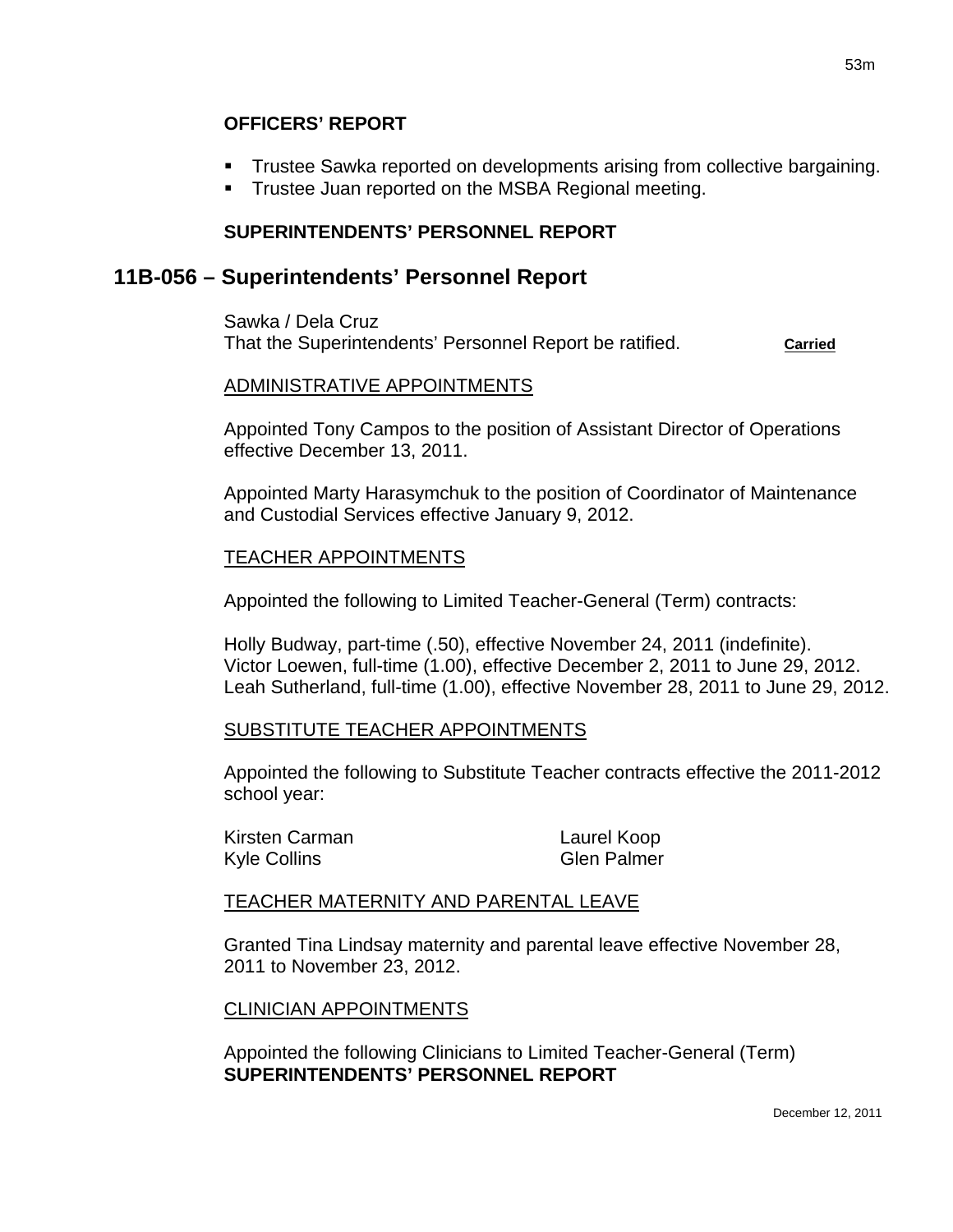contracts:

Marissa Gunn, part-time (.40), effective January 9, 2012 to June 29, 2012. Karla Gutierrez, part-time (.20), effective January 9, 2012 to December 21, 2012. Darcia Van Bastelaere, part-time (.40), effective January 9, 2012 to December 21, 2012. Chantal Wiebe, part-time (.10), effective October 31, 2011 to February 28, 2012.

### EDUCATIONAL ASSISTANT RETIREMENT

Received notice of intent to retire from Gloria Howards effective December 31, 2011.

### BUS DRIVER APPOINTMENT

Appointed Curtis Brisky to a part-time (4.5 hours per day), bus driver position effective November 28, 2011.

### SUPERINTENDENTS' PERSONNEL REPORT MOTION

Rescinded the following Superintendents' Personnel Report motion:

#11B-051 - appointing Chantal Wiebe to a part-time (.10) Limited Teacher-General (Term) contract effective October 31, 2011 to June 29, 2012.

#### **SUPERINTENDENTS' REPORT**

The following matters were received as information:

**Personnel Matters.** 

# **11B-057 – Capital Planning – Maples Collegiate Commons**

#### **Dela Cruz / Sarbit**

Approved that the Board request permission from the Public Schools Finance Branch to establish a Capital Reserve Fund for Maples Collegiate Commons.

*Carried* 

Maples Football Field Update.

#### **7:00 p.m. WE Day Presentation**

 Jenny Hall and Jennifer Streilien, teachers, Edmund Partridge School / Roby Yeung and Barbara Gajda, teachers, Garden City Collegiate.

Trustee Myskiw in the chair.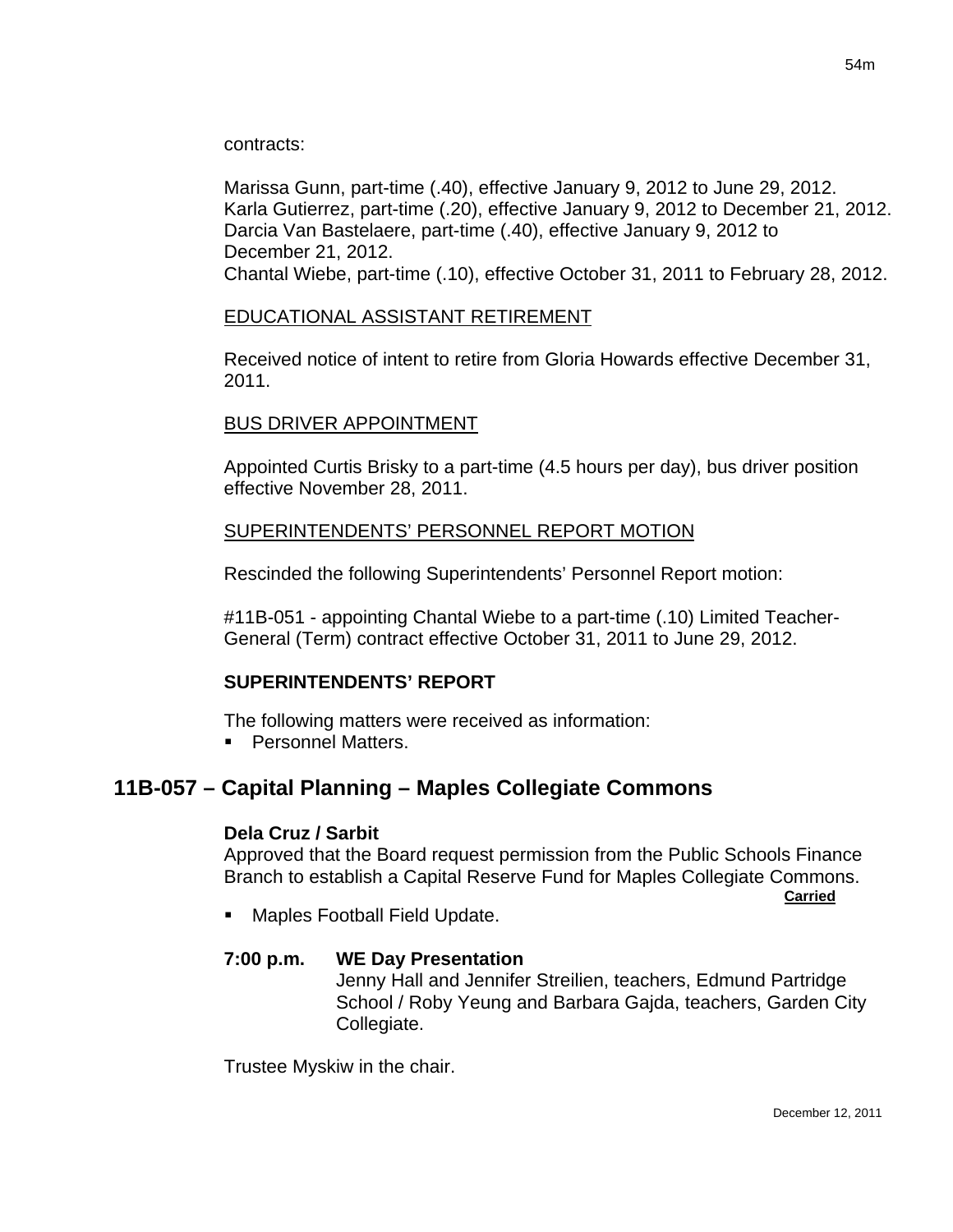### **SUPERINTENDENT'S REPORT**

Received as information:

- MSBA call for nominations Premier Award for School Board Innovation.
- **MSBA 2012 President's Council Award.**

# **11B-058 – Daycare Centre – New School Amber Trails**

Jaworski / Juan

Approved the partnership with the Seven Oaks School Division and Maples Daycare to develop a daycare centre in the new Amber Trails School.

**Carried Carried Carried Carried Carried Carried Carried Carried Carried Carried Carried Carried Carried Carried Carried Carried Carried Carried Carried Carried Carried Carried Carried Carried Carried Carried Carried Carri** 

#### **CONSENT AGENDA**

# **11B-059 – Consent Agenda**

Dela Cruz / Dabee That the Consent Agenda be approved. **Carried**

#### November 2011 Expenditure Listing

That cheques #2120860-#2121262 and #312-#321, US\$ cheques #212032- #212050, direct deposits #20121405-#20122243 and pre-authorized debits #201053-#201058 in the amount of \$3,955,929.66 be approved.

#### D.K. Bennett & Associates Ltd. Invoice No. 627411

That Invoice No. 627411 for the Maples Roof Replacement Phase 1 in the amount of \$3,412.50 be paid to D.K. Bennett & Associates Ltd.

#### Ful-Flo Industries Limited Invoice No. 24413

That Invoice No. 24413 for the Leila North Soccer Field Reorientation project in the amount of \$275.91 be paid to Ful-Flo Industries Limited.

Lombard North Group Invoice No. 706-11

That Invoice No. 706-11 for the Leila North Soccer Field Reorientation project in the amount of \$3,570.00 be paid to Lombard North Group.

#### **CONSENT AGENDA**

December 12, 2011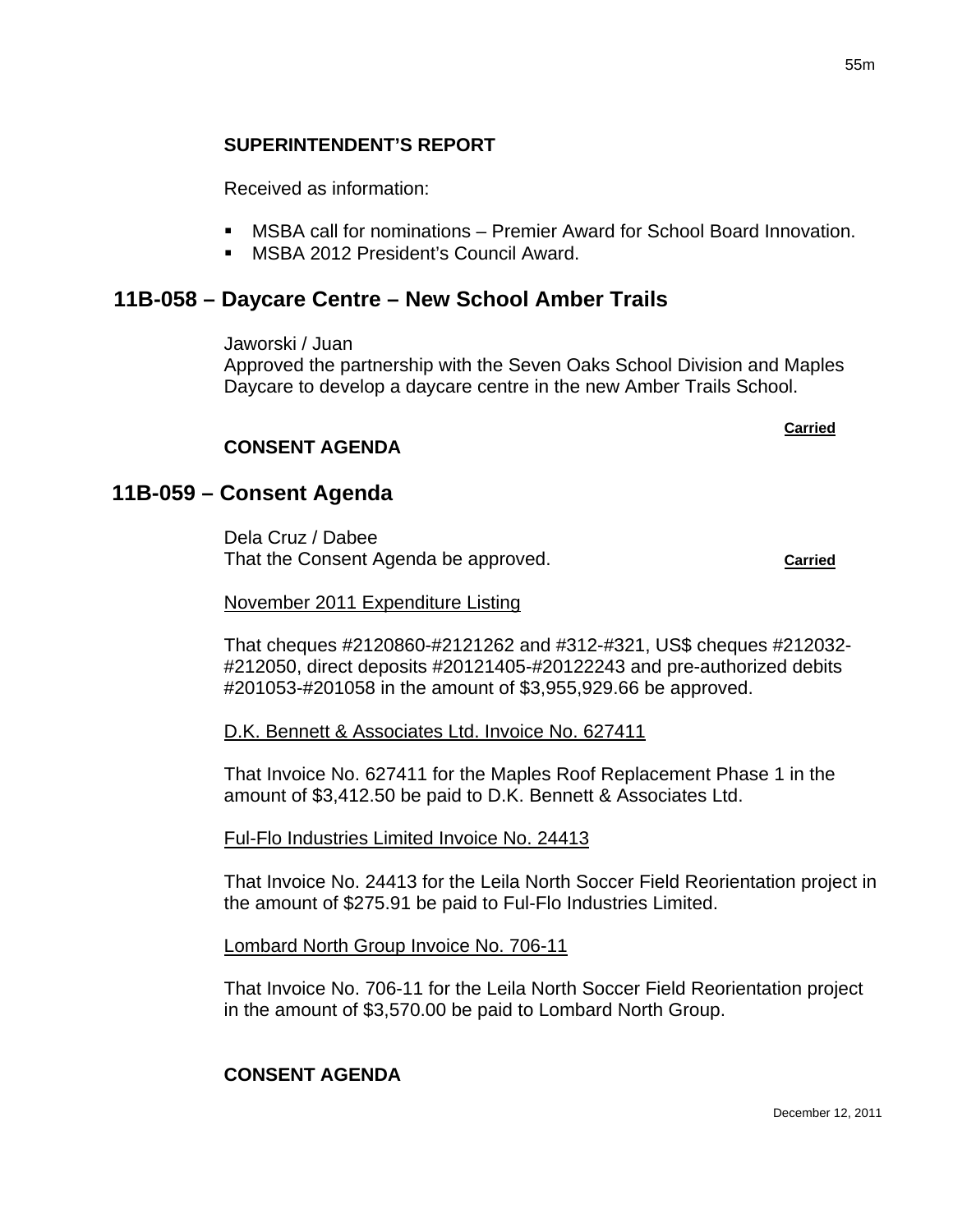# Number Ten Architectural Group Invoice No. 10008

That Invoice No. 10008 for the West St. Paul Elevator project in the amount of \$632.08 be paid to Number Ten Architectural Group.

# Oakwood Roofing & Sheet Metal Certificate of Payment No. 4

That Certificate of Payment No. 4 for the Maples Roof Replacement Phase 1 in the amount of \$126,821.10 be paid to Oakwood Roofing & Sheet Metal Co. Ltd.

# Statutory Holdback on Oakwood Roofing Certificate of Payment No. 4

That the 7-1/2% Statutory Holdback on Certificate of Payment No. 4 for the Maples Roof Replacement Phase 1 in the amount of \$9,793.14 be paid to the Oakwood Roof-442 Maples Roof Phase 1 account.

# Shelmerdine Ltd. Certificate of Payment No. 3

That Certificate of Payment No. 3 for the Swinford Park Soccer Field - Swinford Way project in the amount of \$43,481.34 be paid to Shelmerdine Ltd.

### Statutory Holdback on Shelmerdine Ltd. Certificate of Payment No. 3

That the 7-1/2% Statutory Holdback on Certificate of Payment No. 3 for the Swinford Park Soccer Field - Swinford Way project in the amount of \$4,601.20 be paid to the Shelmerdine 436 Swinford Soccer account.

# **ITEMS OF INFORMATION**

- Trustee Sarbit commented on the River East Transcona School Division Honour Choir with the Winnipeg Symphony Orchestra performance.
- Trustees Dela Cruz and Juan commented on the Elwick School Holiday luncheon.
- Trustees Juan and Jaworski commented on the F&ST Graduation at Margaret Park School.
- Trustee Dabee commented on the West Kildonan Collegiate Band Concert.

# **CORRESPONDENCE**

 R. Appelmans, Secretary-Treasurer, Winnipeg School Division: Mark Wasyliw elected Trustee for the remaining term from 2011-2014 in byelection.

# **CORRESPONDENCE**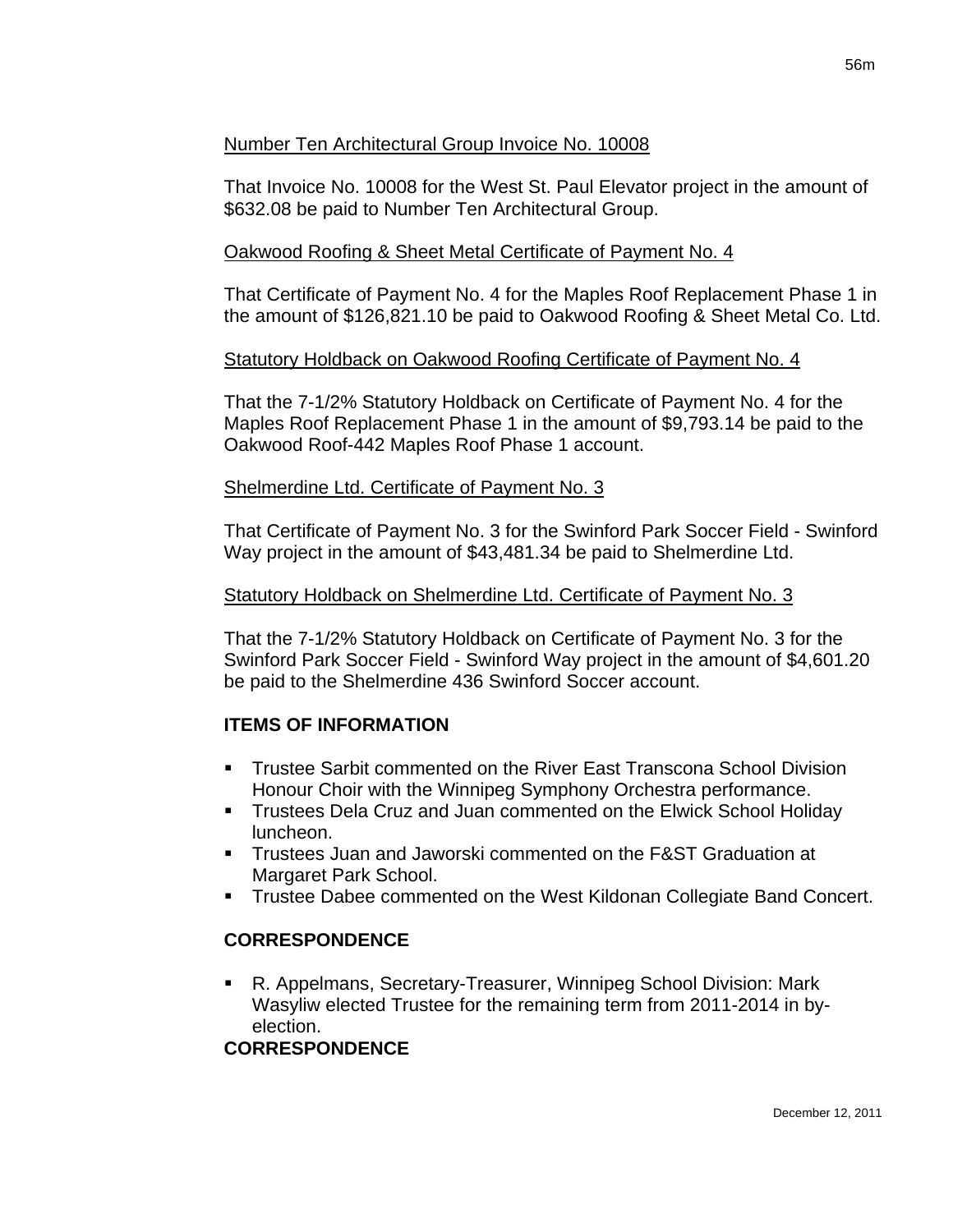- Nancy Allan, Minister of Education: Strengthening Partnerships: Improving the quality of Teacher Candidate Practicum Experiences in Manitoba.
- Jim Rondeau, Minister of Healthy Living / Nancy Allan, Minister of Education: 2011/2012 grant to support Healthy Schools activities.
- **Tania Liba, Office of the Mayor: Acknowledging receipt of Seven Oaks** School Division's support for reduced speed limits in school zones.
- **Barb Unrau, Executive Assistant, MSBA: Acknowledging receipt of Seven** Oaks nomination of Cory Juan for position of Region 5 Director, Manitoba School Boards Association.
- Dianne Zuk, Chair of the Board, Pembina Trails School Division: Letter to Mayor Sam Katz, supporting the City's plan to reintroduce the implementation of reduced speeds in school zones.
- Evelyn Myskiw, Chair, Seven Oaks School Division Board of Trustees: Letter to Region 5 Board Chairs endorsing the candidacy of Cory Juan for the position of Director, Region 5, Manitoba School Boards Association.
- Darryl Gervais, Instruction, Curriculum / Florence Girouard, Educational Support: Programme for International Student Assessment (April-May 2012).
- Delia Dela Cruz, Marketing Programs, Manitoba Hydro Power Smart: Commercial Building Envelope Program BE9162, Pre-Approval and Assembly Verification of 1330 Jefferson Avenue (Maples Collegiate).
- MSBA Labour Relations: November 2011 Update, CPI, Unemployment Rate and Regional Trends.
- Wayne Shimizu, Secretary Treasurer, Seven Oaks School Division: Letter dated November 30, 2011 to Andrea Lawson, Project Leader, Public Schools' Finance Board regarding 2012-13 Portable Requests.
- Maria Amagasu, Architect, Public Schools' Finance Board: Maples Collegiate, Phase 1 - Roof Replacement, Change Order #3.
- Maria Amagasu, Architect, Public Schools' Finance Board: Maples Collegiate, Phase 1 - Roof Replacement, Change Order #4.

# **11B-060 – Moved to Committee of the Whole at 8:13 p.m.**

Sarbit / Juan

That the Board move into Committee of the Whole. **Carried**

Trustee Ploszay in the chair.

# **SUPERINTENDENTS' REPORT**

The following matters were received as information:

**Math Curriculum Follow-Up.** 

# **ADJOURNMENT**